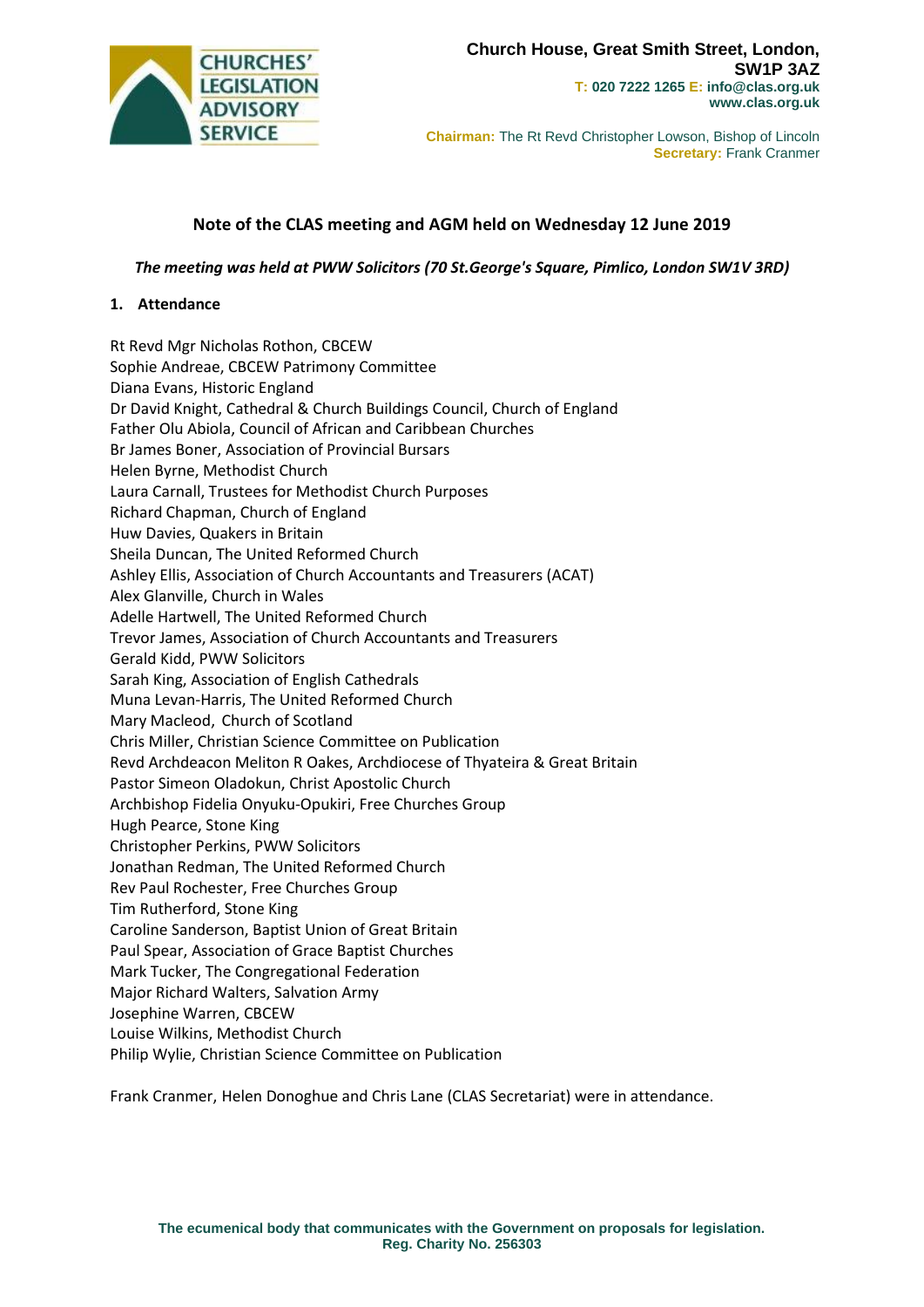

### **Apologies**

The Rt Revd Christopher Lowson, Bishop of Lincoln; Sarah Bale, Elim Foursquare Gospel Alliance; Dominic Curran, Anthony Collins Solicitors; Eileen Head, Association of Provincial Bursars; Trevor Howard, CiC International; Rachel Lewis, Farrer & Co; Simon Lloyd, Church in Wales; Jo Ord, Farrer & Co; Hazel Patterson, Christian Science Committee on Publication; Revd Gethin Rhys Cytun; Brian Rowney, Independent Methodist Churches; Alan Ruston, General Assembly of Unitarian and Free Christian Churches; John Stuart, Scottish Episcopal Church.

## **2. Presentations**

In the absence of the Chairman, the Rt Revd Mgr Nicholas Rothon took the Chair and thanked PWW Solicitors for hosting the meeting.

#### **Presentations**

**David Knight (Church of England, Cathedral & Church Buildings Council)** said that risk patterns for buildings change over time – so, for example, the Home Office had concentrated more in the last few years on hate crime and the C of E had been working with it on this. Anti-social behaviour was a particular problem, because excluding someone for anti-social behaviour, or making changes to the building to prevent it, was not something that a welcoming Church would want to do in missional terms.

He noted that metal theft and heritage crime generally were a continuing concern – as was flooding, which was symptomatic of the change in weather patterns and put a new type of stress on buildings. According to Ecclesiastical Insurance, one in six buildings in England and Wales was under threat of surface-water flooding.

Clearly, planning processes for a large building with thousands of visitors were very different from what was required for a small church with one or two services on a Sunday. But preparation was always helpful. For example, if there is a serious incident in the building, what is the plan for exiting it? If you need to call someone in an emergency, whom do you call? Are you able to prioritise what you would wish to save in a disaster? A disaster management plan was needed to cover these core questions and different eventualities.

He suggested that churches needed to be well-prepared for a possible incident, so

- If you have a community police officer, why not invite him or her to a coffee morning or otherwise befriend them?
- If you have a complex building, invite the local firefighters so that they know in advance their way around the interior.
- Take advice from your architect or surveyor and your insurance company.

He also said that making it clear that the building was used and cared-for had been shown to help discourage theft and damage.

As to flood protection, security measures could be a matter as simple as a well-maintained perimeter wall with a flood-proof gate. In the context of fire damage, St Nicholas Church in Peper Harrow was a good example of a beautiful restoration. The approach was to restore what was salvageable and only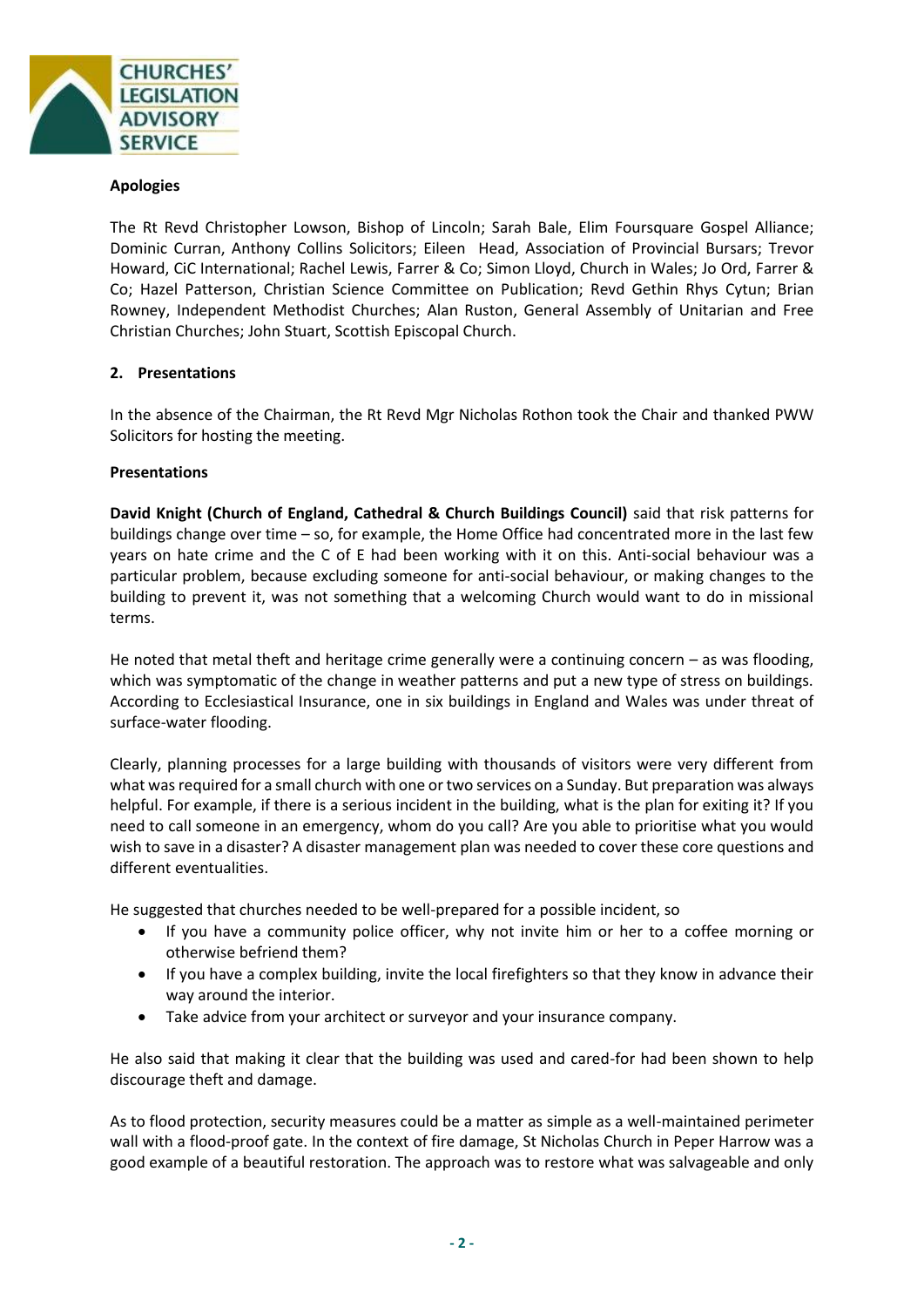

replace what would serve a useful function. The Cathedral & Church Buildings Council has not expected like for like replacements of something simply because it was there previously.

Lastly, he noted that there were useful [resources on disaster management plans](https://www.churchofengland.org/more/church-resources/churchcare/advice-and-guidance-church-buildings/disaster-prevention-and-management) on the Churchcare website. For C of E churches there were helpful buildings plans in the Lambeth Palace Library.

**Sophie Andreae (Catholic Bishops' Conference of England and Wales, Patrimony Committee)** said that the Catholic Church in England and Wales had about 800 listed churches, but that its heritage was to a large extent relatively unknown: most churches were 19th or 20th century and often not in the town or village centre. However, Victorian churches often included mediaeval articles from continental Europe: see *A Glimpse of Heaven: Catholic Churches of England and Wales*(2006), published by English Heritage, for more information. The Patrimony Committee had worked closely with English Heritage/Historic England on the [Taking Stock](http://taking-stock.org.uk/) project assessing the architectural and historic importance of all Catholic churches and this had resulted in a significant number of new listings and upgradings; however, the recent annual Patrimony Conference (held in Cardiff this year) had recognised that there was a gap in recording/inventoring church artefacts – which, in terms of disaster planning, was critical.

She noted that each Catholic diocese had a property adviser(s) whose role was to advise on buildings – schools as well as churches. However, there remained a question about how to communicate best practice. A further minor, but still important, issue was congregational knowledge of and custody of a church's contents. Knowing what you have so it can be properly looked after was extremely important, so up-to-date inventories were a must.

She concluded by noting that disaster planning also needed to include, for example, planning for supervision of restoration and repair work and for supervision of contractors – the fire at Windsor Castle had been caused by a curtain ignited by the heat of a restorer's arc-lamp. Ideally, volunteers also needed to have some knowledge of emergency plans. **Trevor James (ACAT)** noted that at Chichester Cathedral all the hot work had to be concluded by noon and was monitored for at least two hours afterwards, until it had cooled. **Diana Evans** noted that Historic England provided [guidance on](https://historicengland.org.uk/content/docs/advice/fire-safety-hot-work-historic-buildings/%5d)  [hot works.](https://historicengland.org.uk/content/docs/advice/fire-safety-hot-work-historic-buildings/%5d)

**Diana Evans (Historic England)** said that she could not emphasise strongly enough the point made by David Knight on the need to talk to local police and firefighters. Most would never have been inside the building before: some would never have been inside a church.

She confirmed that Historic England had published all sorts of relevant advice and guidance (and an electronic copy of the handout distribute at the meeting has been circulated):

- emergency planning
- templates for conducting an assessment in a systematic way: one for houses and one for churches and grab-sheets that could be given to the first policeman or firefighter to arrive on site. Get it, fill it in and laminate it.
- first-aid instructions for objects and salvage (including how to separate wet material from dry: for example, if an item is wet you can freeze it).

Emergency training and preparedness were very important. Historic England had been working with firefighters on providing emergency training four times a year. The [guidance on lightning protection](https://historicengland.org.uk/images-books/publications/lightning-protection/)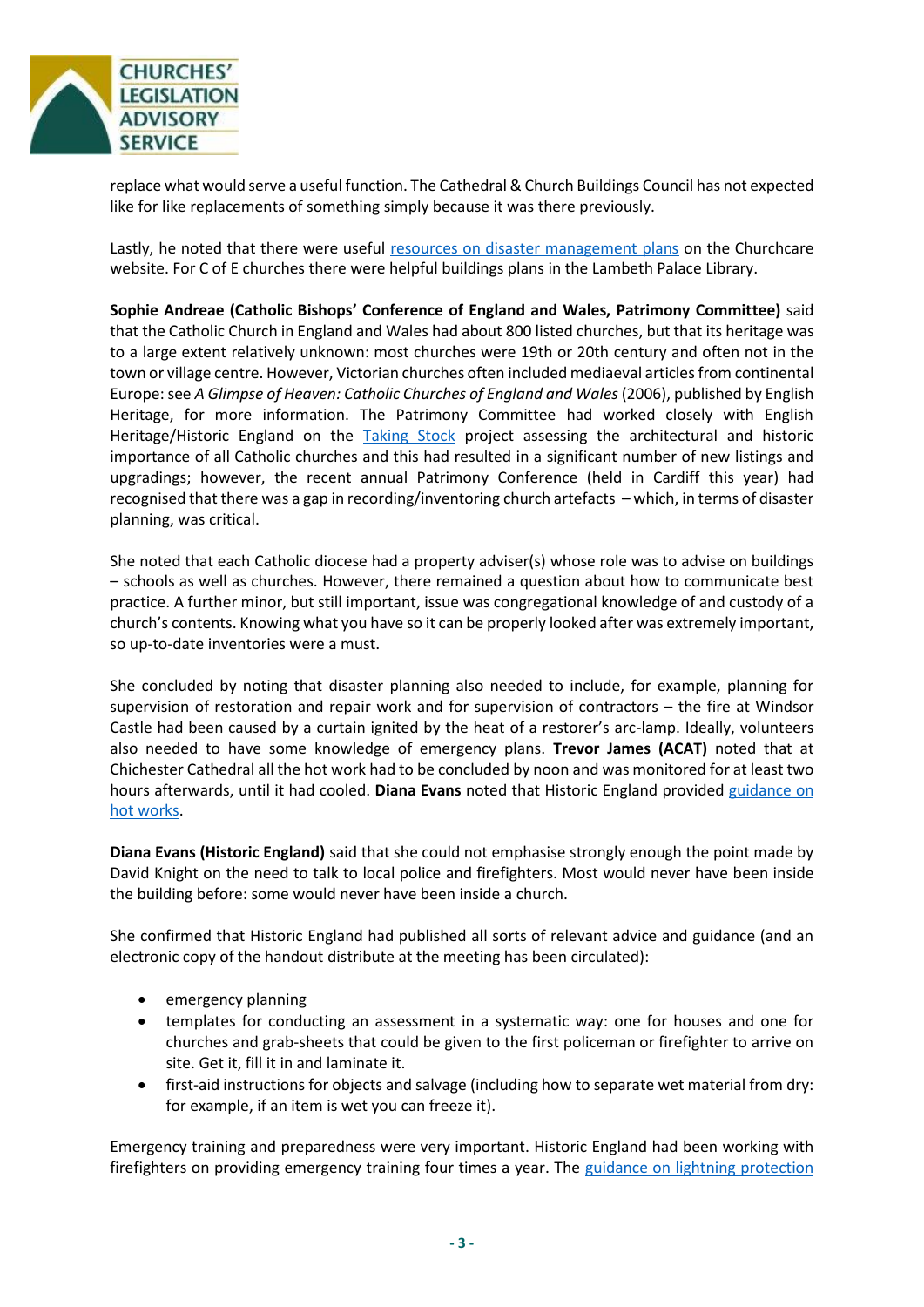

had been updated very recently and training courses were available on 12 September in London and 19 September in York.

She shared a [video outlining Historic England's Salvage & Disaster Recovery Course](https://www.youtube.com/watch?v=xogyhx05lkI), which taught participants ways to mitigate loss and damage to heritage assets. Participants get hands-on experience of removing objects from an incident location, assessing the condition of those objects, and following appropriate first-aid treatment and documentation procedures.

## **Questions and Answers**

**Hugh Pearce (Stone King)** asked whether churches operated a preferred contractors' list, particularly for specialist requirements such as hot works. **David Knight** said that the C of E does not: instead, encouraging dioceses to assess their options and to seek recommendations from local surveyors and architects.

**Frank Cranmer (CLAS)** asked what steps churches should be taking to make sure that important church contents were not removed and sold or not replaced. **SophieAndreae** said that there was a responsibility on churches to educate staff, volunteers and contractors about the significance of the church's contents.

**Alex Glanville (Church in Wales)** noted that the Notre Dame fire was not terrorism-related as some had initially expected, but was instead the result of an accident caused by a contractor. He questioned how best to disseminate the information on good practice, particularly given the reliance by many churches on volunteers. The speakers agreed that this was a fundamental challenge facing churches. **Diana Evans** suggested that good, enthused volunteers who were prepared to engage others and tell them about the importance of emergency planning were the key to involving people more widely.

**Nicholas Rothon (CBCEW)** noted that his church had good photographic records of stained glass and stocks ready for maintenance and replacement if needed. He was less sure in respect of other records asked whether churches were maintaining sufficient records. **Sarah King (Association of English Cathedrals)**said that, under the Cathedrals Measure, each cathedral was required to have an inventory – though some were better than others. **David Knight** said that similar considerations applied to C of E churches – but the quality of inventories was very variable

**Nicholas Rothon (CBCEW)** also asked about the extent to which records about the fabric of church buildings were being recorded. **Sophie Andreae** said that the churches that she visited were very short on good measured drawings and she was always encouraging parishes to have their buildings properly surveyed and accurate drawings, plans and sections made. **Diana Evans** said that every building should have a plan showing where the mains water was and how to access it and where the stopcocks were. The Fire Service might know but, equally, it might not. Additionally, churches should never overlook the importance of providing a high-powered torch by every exit.

**Archbishop Fidelia Onyuku-Opukiri (Free Churches Group)** asked about the fire risks relating to old wiring in church buildings and how often this should be reviewed. **Diana Evans** said that wiring should be tested at least quinquennially but probably more often than that. It was often not just about how old the wiring was, but what had been done to it since it was originally installed: for example, had spurs been subsequently taken off the main circuit? Regular annual PAT testing of items such as kettles should also not be overlooked.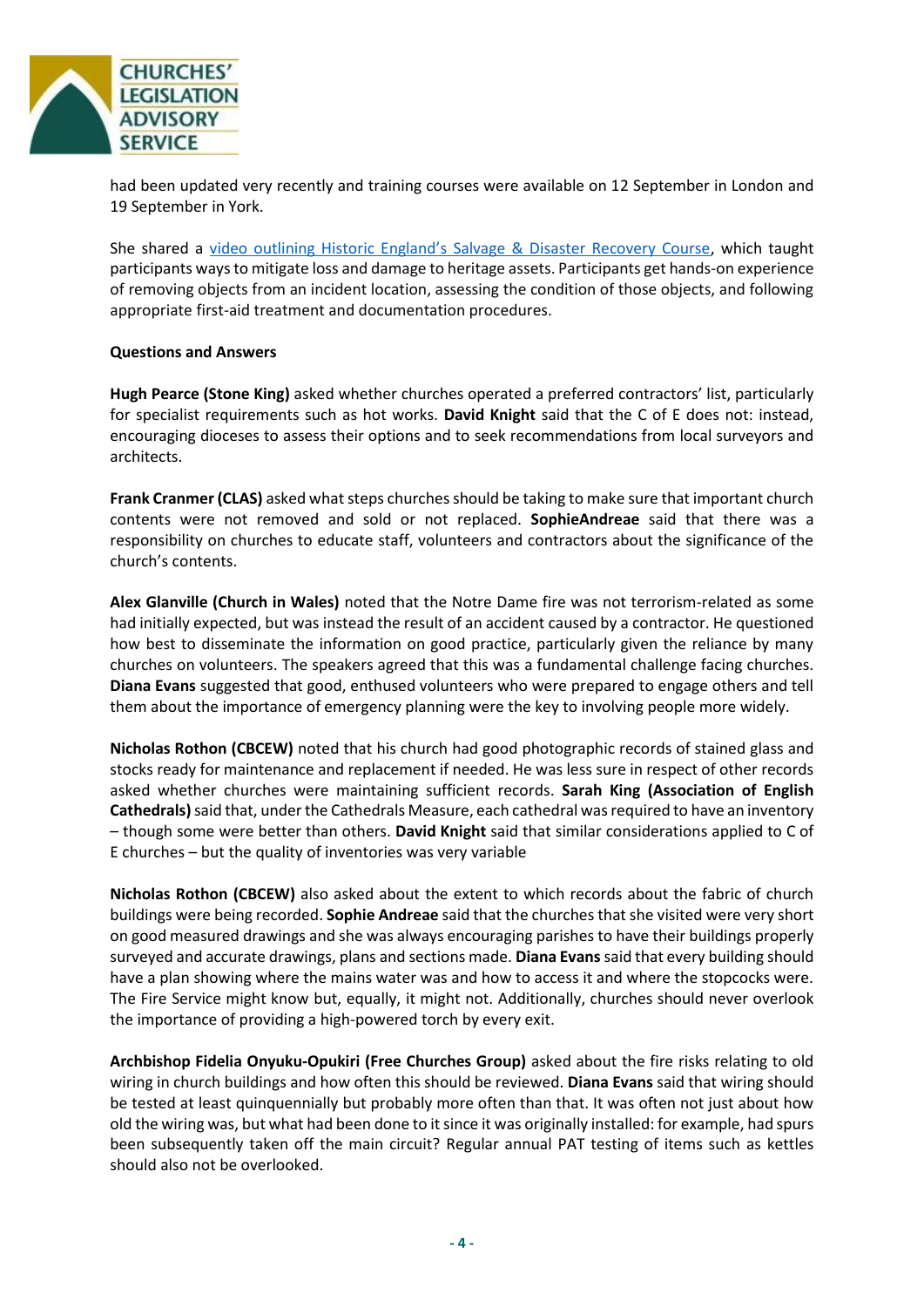

## **3. Annual General Meeting of the Charity**

- i. **Minutes of the 2018 AGM:** The minutes of the 2018 Annual General Meeting were approved.
- ii. **Report and Accounts**: The meeting noted that the Accounts had been approved by the CLAS Governors and, following the approval of the Independent Examiner, would be filed with the Charity Commission, together with the Trustees' Annual Report.
- **iii. Election of Governors:** There was one vacancy for an elected Governor because **Caroline Sanderson (Baptist Union GB)** had completed her first term as a Governor. Caroline Sanderson was nominated and elected for a second three-year term.
- **iv. Co-opted Governors**: The meeting was told that **Sheila Duncan (United Reformed Church)** was due to retire shortly and consequently would be stepping down as a co-opted Governor of CLAS. On behalf of the CLAS members, Mgr Rothon thanked Sheila for her contribution as a CLAS trustee over the previous nine years. He announced that **Mary Macleod (Church of Scotland)** had been co-opted as a Governor.
- **v. Provision of Secretariat Services**: Mgr Rothon confirmed that Central Lobby Consultants Ltd had been reappointed to provide secretariat services to CLAS for a further three years.

## **4. Updates on current policy matters**

The Secretary gave a brief oral presentation, highlighting the following issues:

- **Law Commission project on wedding law:** the terms of reference for the wedding law project had still not been published: it was suggested that one area that might usefully be raised was the central registration of civil divorces.
- **Law Commission for England & Wales and Scottish Law Commission: consultation on surrogacy:** it was agreed that CLAS should not make a submission to the consultation– though individual member Churches might wish to do so.
- **Employer-provided living accommodation:** there was still no news of any consultation.
- **VAT:** there had been a useful meeting with HMRC, jointly with Sarah King of the Association of English Cathedrals, on the issue of the VAT treatment of cathedrals and major churches: HMRC had made a positive response to our representations and Sarah had drafted new guidance – on which we were awaiting a response from HMRC.
- **Electoral law:** the Quakers and CLAS had made brief responses to the House of Commons Public Administration and Constitutional Affairs Committee's inquiry into Electoral Law – specifically on the general confusion around the operation of the Transparency of Lobbying, Non-party Campaigning and Trade Union Administration Act 2014 in relation specifically to hustings and the possible need to register as a non-party campaigner.
- **Civil Partnerships, Marriages and Deaths (Registration etc.) Act 2019 and associated registration requirements:** the Act had received Royal Assent and the first opposite-sex civil partnerships should be registered in December, once the necessary Regulations were in place.
- **The future of civil partnership in Scotland:** the Scottish Government had still not published its response to its consultation.
- **Transposition of the Fifth Money Laundering Directive:** the Baptist Union, especially, was very concerned that the proposal that every express trust should have to register with HMRC's Trust Registration Service would create an immense amount of work for no obvious benefit: CLAS responded to the consultation suggesting that to require every tiny charity to register would be "disproportionate to the object pursued".